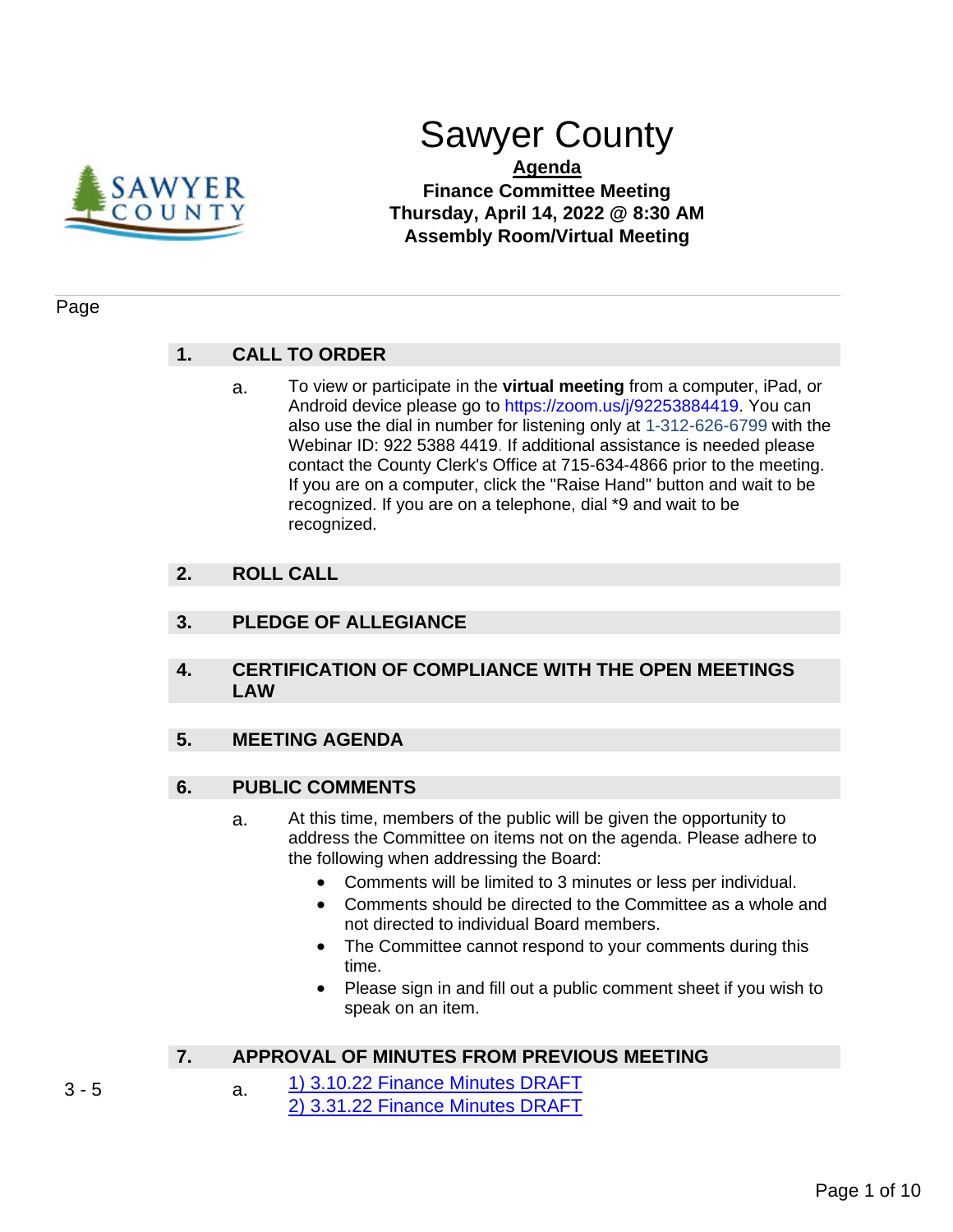# **8. TREASURER'S UPDATE**

#### 6 - 7 a. Sales Tax Update [DOR Annual County Sales Tax Distribution](#page-5-0)

# **9. OPIOID SETTLEMENT UPDATE**

a. Approval of New Bank Account (discussion and possible action)

#### **10. RESOLUTION TO CARRYOVER FUNDS-SHERIFF DEPT. (DISCUSSION AND POSSIBLE ACTION)**

8 - 9 a. Res 2022- Authorizing to Carryover Funds from the 2021 Sheriff [Dept Budget to the 2022 Sheriff Dept Budget](#page-7-0)

### **11. 2021 PRELIMINARY FINANCIAL STATUS**

### **12. FINANCE DIRECTOR UPDATE**

### **13. ARPA FUNDS UPDATE**

10 a. Civil Air Patrol ARPA Funds Request (discussion and possible) [Civil Air Patrol ARPA Request](#page-9-0)

#### **14. FUTURE AGENDA ITEMS**

# **15. CORRESPONDENCE, REPORTS FROM CONFERENCES AND MEETINGS, OTHER MATTERS FOR DISCUSSION ONLY**

#### **DISCLAIMER:**

*A quorum of the County Board of Supervisors or of any of its committees may be present at this meeting to listen and observe. Neither the Board nor any of the committees have established attendance at this meeting as an official function of the Board or committee(s) or otherwise made a determination that attendance at the meeting is necessary to carry out the Board or committee's function. The only purpose for other supervisors attending the meeting is to listen to the information presented. Neither the Board nor any committee (other than the committee providing this notice and agenda) will take any official action with respect to this noticed meeting.*

*Copy sent via email to: County Clerk and News Media. Note: Any person wishing to attend whom, because of a disability, requires accommodation should call the Sawyer County Clerk's Office (715.634.4866) at least 24 hours before the scheduled meeting so appropriate arrangements can be made.*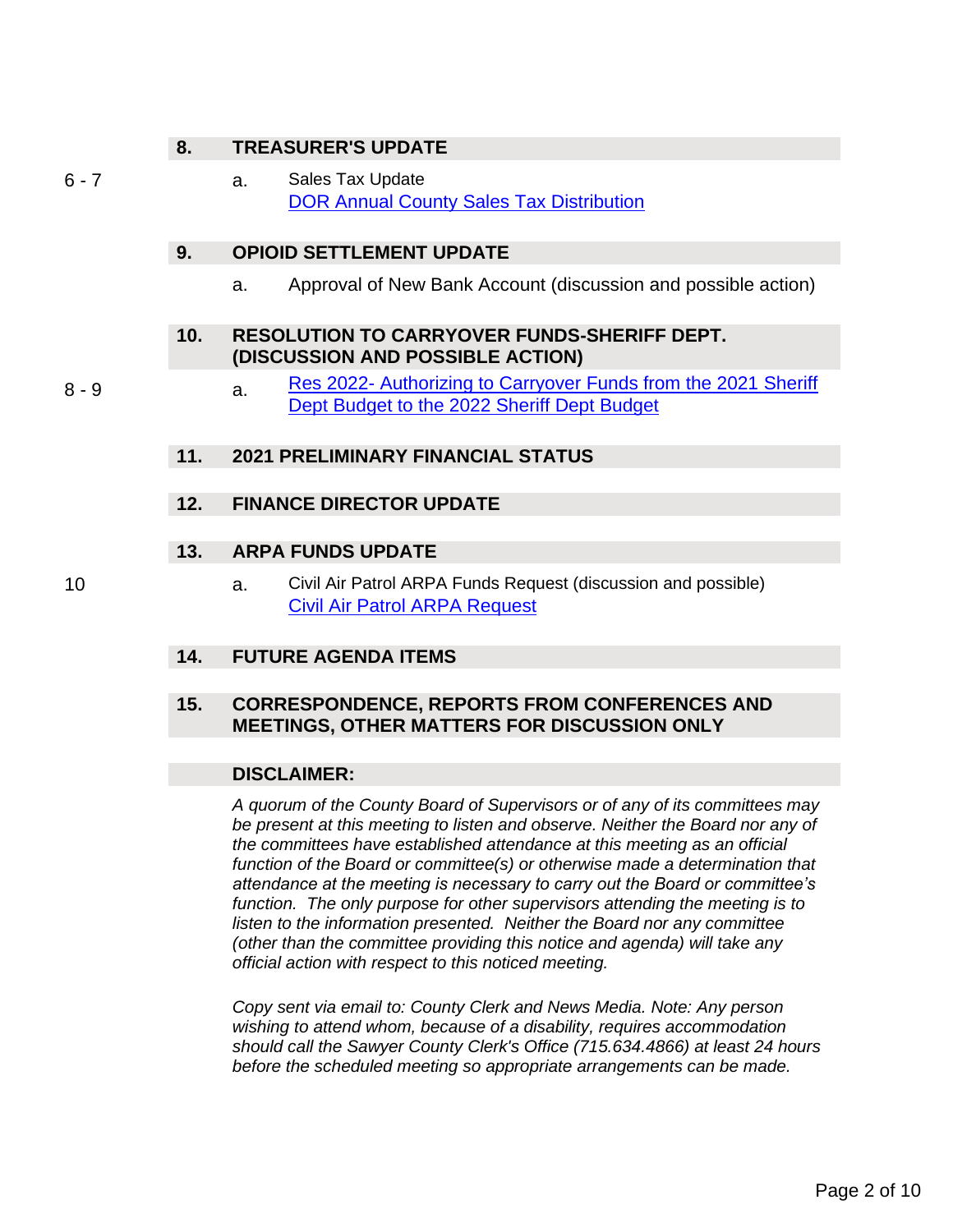<span id="page-2-0"></span>**Minutes of the March 10th meeting of the Sawyer County Finance Committee Of the Sawyer County Board of Supervisors Assembly Room; Sawyer County**



#### **Voting Committee Members (X) Present: Others Present:** Chair: **Bruce Paulsen** Tom Hoff Linda Zillmer  $\boxtimes$  Ron Kinsley, Vice Chair Letter Letter Lynn Fitch  $\blacksquare$  David Keating – Virtual  $\boxtimes$  Dawn Petit – Virtual  $\blacksquare$  and  $\blacksquare$  and  $\blacksquare$  and  $\blacksquare$  and  $\blacksquare$  and  $\blacksquare$  and  $\blacksquare$  and  $\blacksquare$  and  $\blacksquare$  and  $\blacksquare$  and  $\blacksquare$  and  $\blacksquare$  and  $\blacksquare$  and  $\blacksquare$  and  $\blacksquare$  and  $\blacksquare$  and  $\blacksquare$  and  $\blacksquare$

- 
- $\boxtimes$  Tom Duffy  $\blacksquare$  Tom Duffy the Mike Keefe the Tweed Shuman Stacey Hessel **Janeen Abric - Virtual Nic Sanderfoot - Virtual** Nic Sanderfoot - Virtual Rose Lillyroot

**Call to Order –**Chair Bruce Paulsen called the meeting to order at 8:30 am.

**Certification of Compliance** with the open meeting law was met. Roll Call taken and quorum was met.

**Meeting Agenda –**

**Public Comments –** Linda Zillmer

**Minutes of the previous meeting –** A motion was made by Mr. Kinsley to approve the minutes of the February 10, 2022, meeting; second by Mr. Duffy. Motion carried without negative vote.

**Sawyer County Treasurer** – A Sales Tax Distribution report was provided.

**Ambulance Service Rate Survey** -- Mr. Hoff advised that we have started the implementation of LifeQuest ambulance billing. LifeQuest did a survey of rates charged and recommended an adjustment in fees to capture for services. A motion was made by Mr. Duffy; second by Ms. Petit to approve the recommended fee structure and forward to County Board. Motion carried without negative vote.

**ARPA Funding Update** – The creation of an ad hoc committee for the purpose of deciding on ARPA fund priorities will go to the full board.

At 8:49 am Mr. Duffy made a motion to move to closed session; second by Mr. Kinsley pursuant to Wisconsin Statute 19.85(1)(e) for the purpose of deliberating or negotiating the purchase of public properties, the investing of public funds, or conducting other specified public business, whenever competitive or bargaining reasons require a closed session. A roll call vote was taken and passed 4 – 0 with "aye" votes from Paulsen, Kinsley, Petit, and Duffy.

At 9:34 am a motion was made by Mr. Duffy; second by Mr. Kinsley to enter open session. Motion carried without negative vote. For the purpose of funding the courthouse construction, a Resolution Awarding the Sale of \$8,000,000 General Obligation Building Bonds, Series 2022 was presented. A motion was made by Mr. Kinsley; second by Mr. Duffy to approve the resolution and forward to County Board. Motion carried without negative vote. No action was taken on the Resolution Authorizing General Obligation Bonds in an Amount Not to Exceed \$1,500,000 for Courthouse Facilities.

#### **Future Agenda Items –**

**Meeting Date/Time –** The next meeting of the Finance Committee will be Thursday, April 14, at 8:30 am in the Assembly Room.

Meeting adjourned at 9:40 am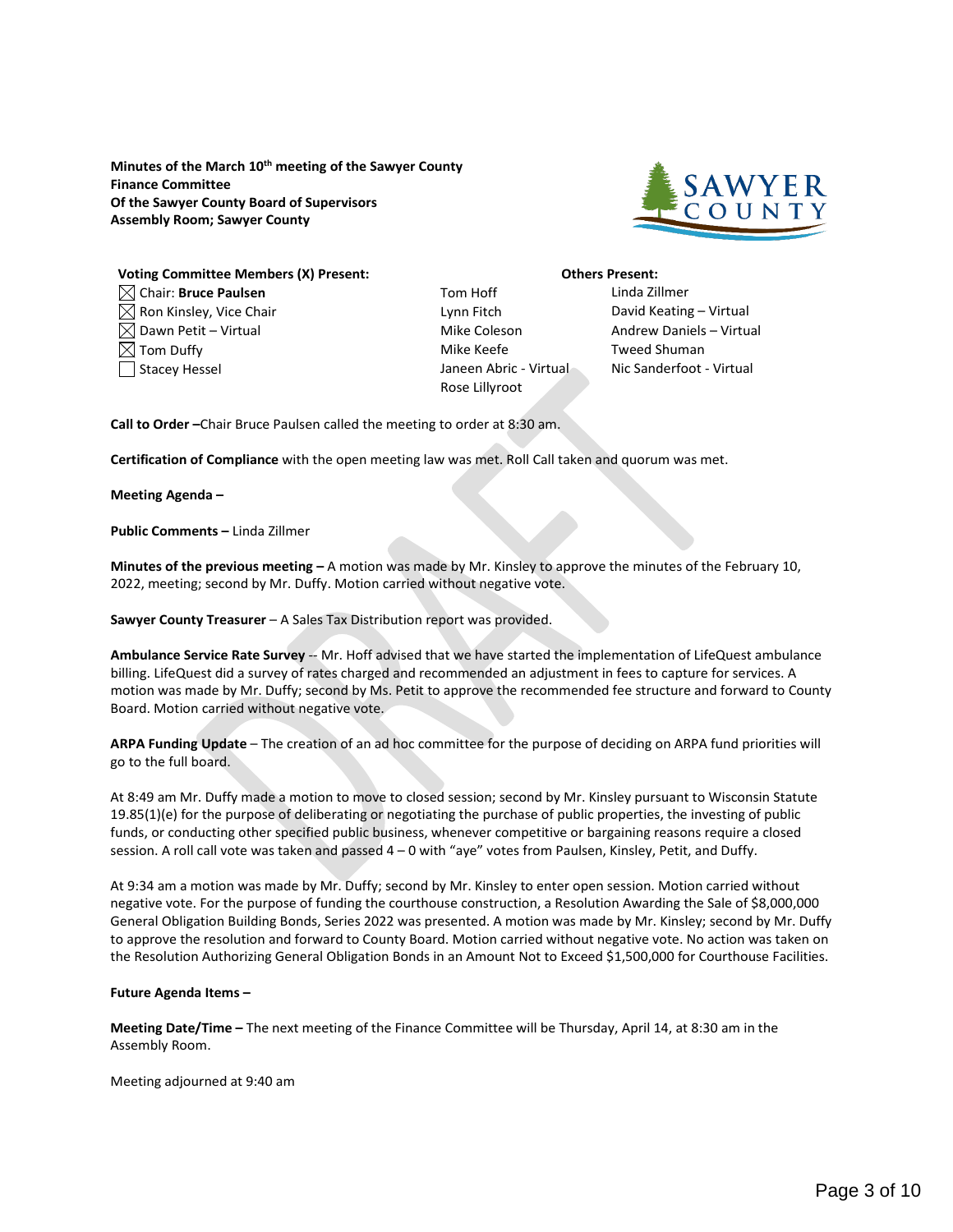Minutes recorded by Lynn Fitch, County Clerk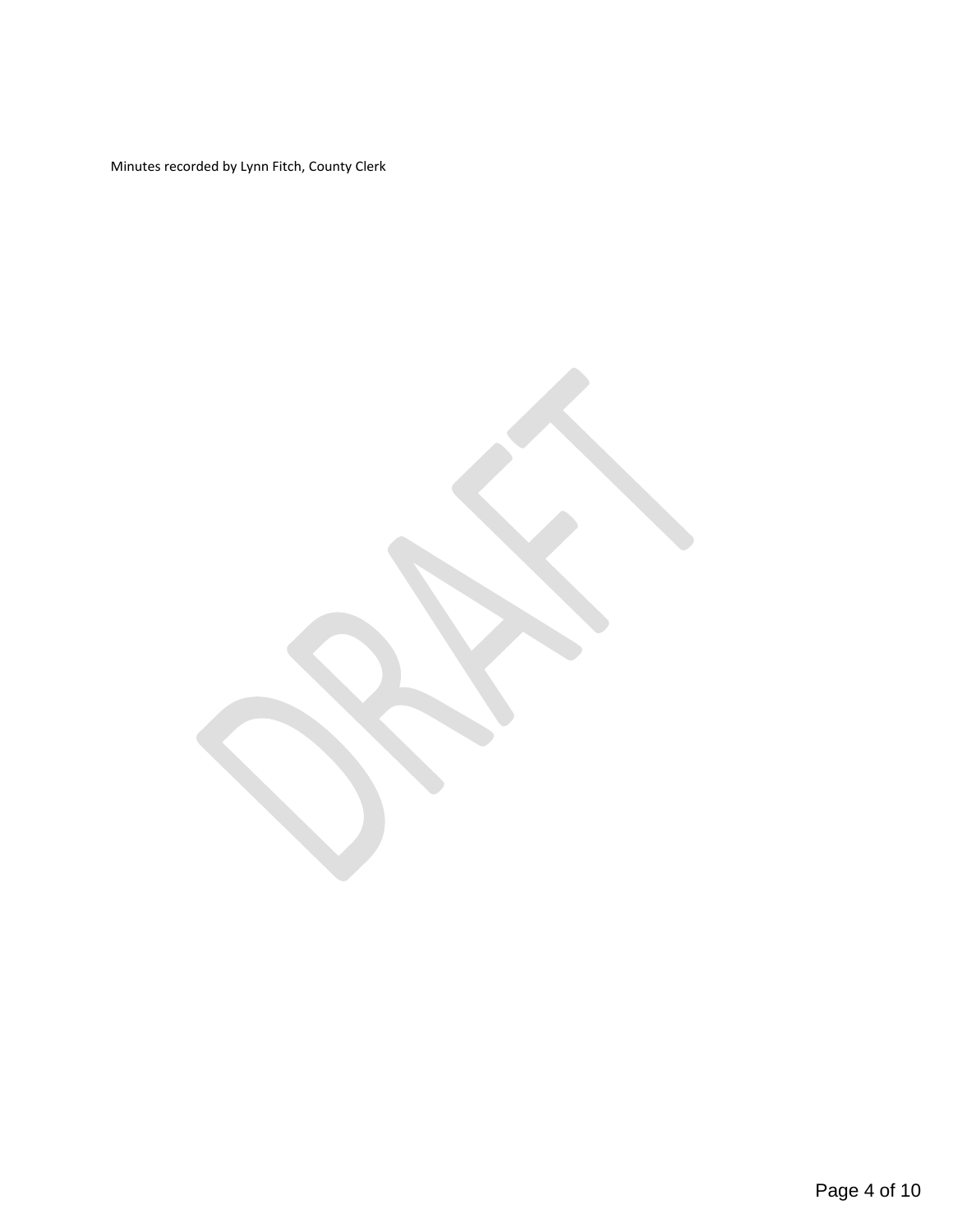<span id="page-4-0"></span>**Minutes of the March 31st meeting of the Sawyer County Finance Committee Of the Sawyer County Board of Supervisors Assembly Room; Sawyer County**



#### **Voting Committee Members (X) Present: Others Present:** Chair: **Bruce Paulsen** Mike Keefe Randy Niederkorn-Virtual  $\boxtimes$  Ron Kinsley, Vice Chair  $\blacksquare$  Lynn Fitch Leo Carlson

- $\boxtimes$  Dawn Petit Virtual  $\blacksquare$  Dawn Petit Virtual  $\blacksquare$  $\boxtimes$  Tom Duffy  $\blacksquare$  Tom Duffy Andy Albarado Linda Zillmer – Virtual  $\boxtimes$  Stacey Hessel Steve Beining
- 

**Call to Order –**Vice Chair Ron Kinsley called the meeting to order at 6:00 pm.

**Certification of Compliance** with the open meeting law was met. Roll Call taken and quorum was met.

**Meeting Agenda –**

**Public Comments –** Steve Beining

**Courthouse Construction Update** – Mr. Keefe reviewed the status of the construction update. This is the final ruling on the gap funding. A motion was made by Mr. Duffy; second by Mr. Kinsley to approve the Resolution Authorizing General Obligation Bonds in an Amount Not to Exceed \$2,071,395 for Courthouse Facilities and forward it to County Board for approval. Motion carried 3-1 with a "nay" vote from Ms. Petit.

**Norvado PSC Grant Application – ARPA Request Amended** – Mr. Kinsley advised that the previous \$100,000 ARPA request has been amended to withdraw Draper from the project and add Clam Lake and Moose Lake areas. The revised project will cover an additional 248 roof tops. The PSC is responsible for reviewing all grant applications and make decisions to reduce overlap. A motion was made by Ms. Hessel; second by Mr. Duffy to approve the amended Resolution Authorizing \$100,000 ARPA Funds for Norvado Broadband Expansion and forward it to the County Board for approval. Motion carried without negative vote.

**Meeting Date/Time –** The next meeting of the Finance Committee will be Thursday, April 14, at 8:30 am in the Assembly Room.

Meeting adjourned at 6:12 pm Minutes recorded by Lynn Fitch, County Clerk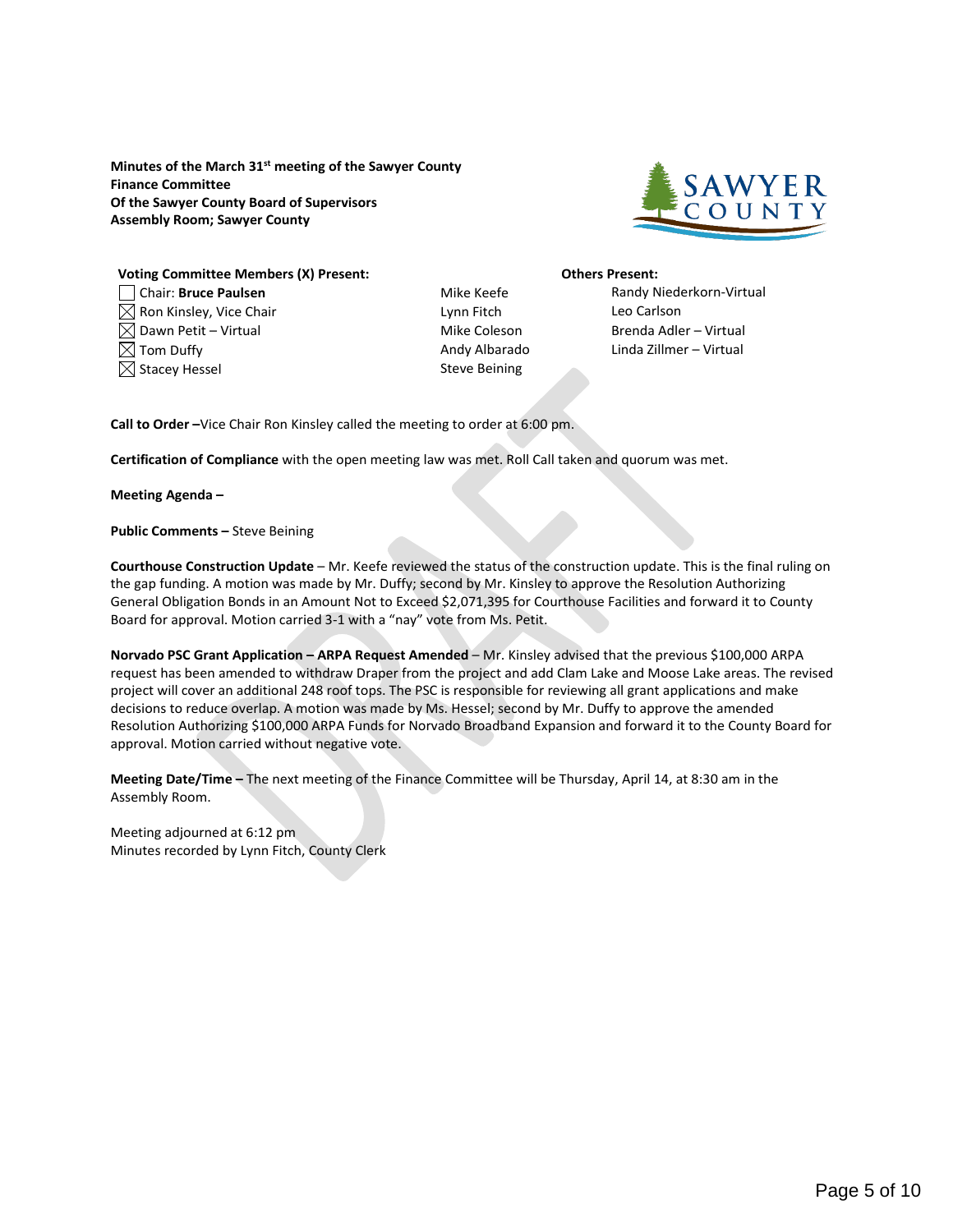<span id="page-5-0"></span>

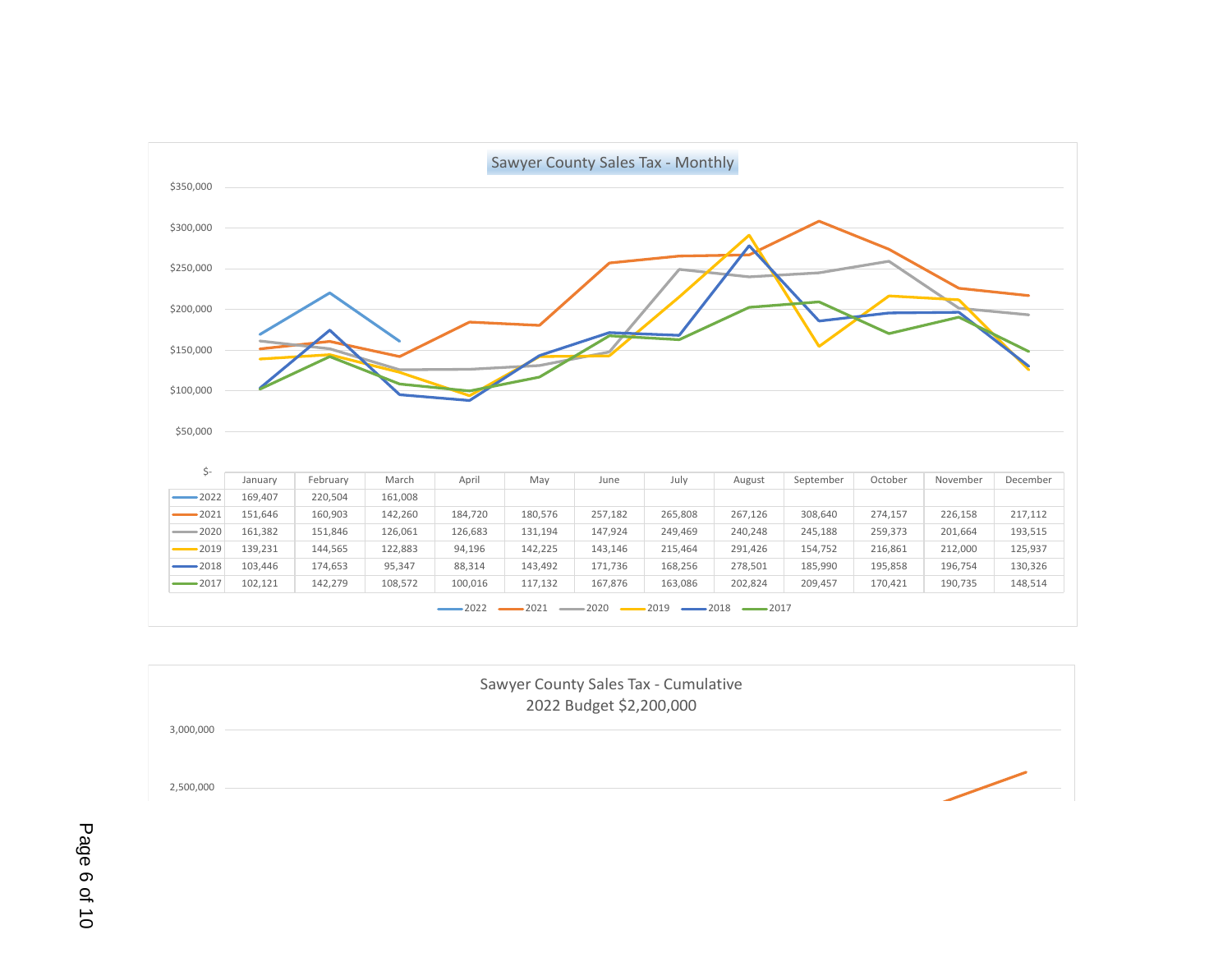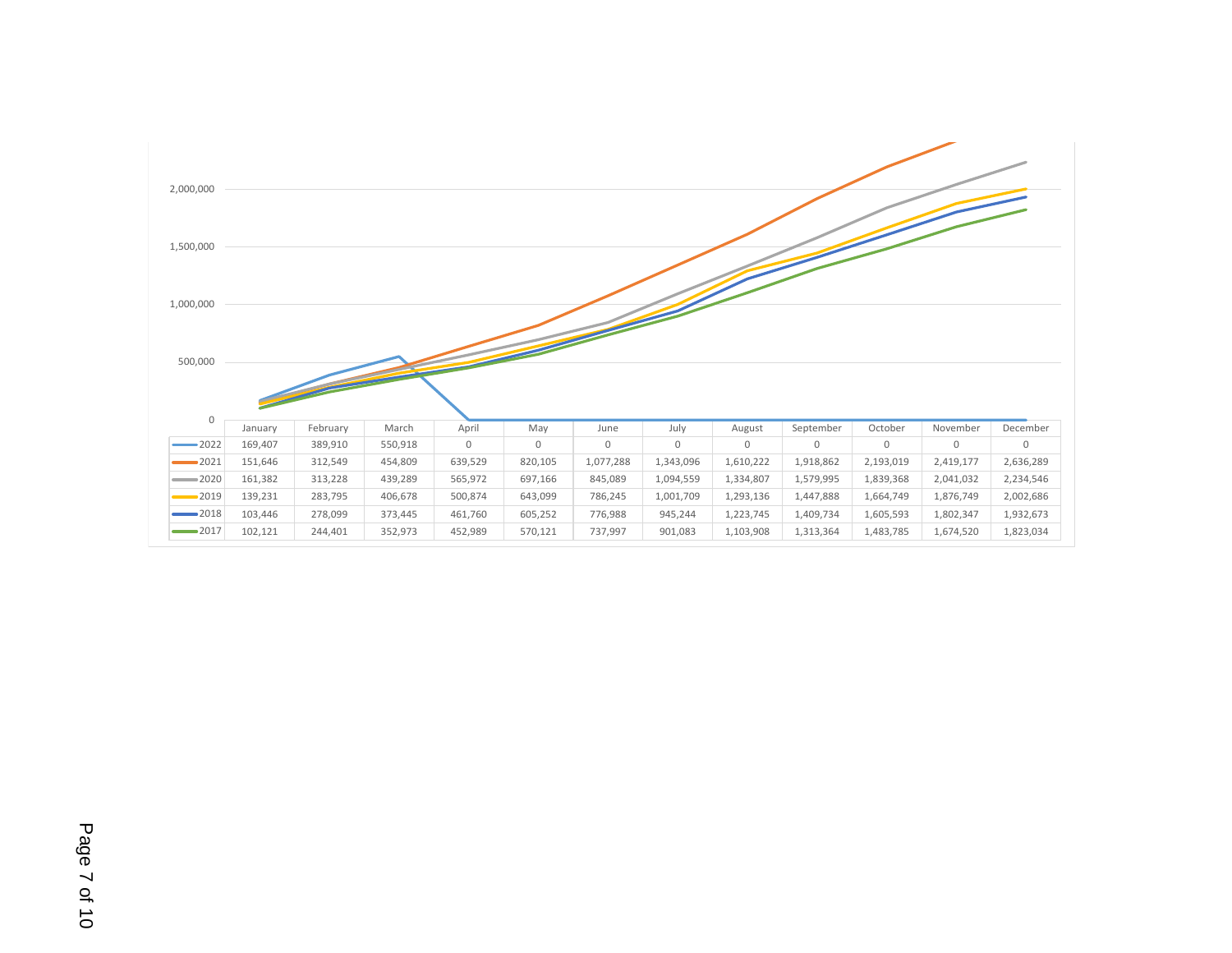<span id="page-7-0"></span>

| 1        | <b>Resolution 2022-</b>                                                                             |  |  |
|----------|-----------------------------------------------------------------------------------------------------|--|--|
| 2        | <b>RESOLUTION TO CARRYOVER FUNDS FROM THE 2021 SHERIFF DEPARTMENT</b>                               |  |  |
| 3        | <b>BUDGET TO THE 2022 SHERIFF DEPARTMENT BUDGET</b>                                                 |  |  |
| 4        |                                                                                                     |  |  |
| 5        | WHEREAS, the Sawyer County Board of Supervisors approved appropriating \$13,922 in the 2021         |  |  |
| 6        | Sheriff Department budget for mobile data computers and uniforms; and,                              |  |  |
| 7        | WHEREAS, the purchases have been delayed beyond the 2021 calendar year due to the unforeseen        |  |  |
| 8        | nationwide supply chain issues; and,                                                                |  |  |
| 9        | WHEREAS, the Sheriff Department is requesting a carryover of the unspent funds, \$13,922, to the    |  |  |
| 10       | 2022 Sheriff Department budget to pay for the purchases.                                            |  |  |
| 11       | NOW, THEREFORE, BE IT RESOLVED, the County Board determines the following:                          |  |  |
| 12       | 1. Recitals. The recitals set forth above are true and correct, and are hereby incorporated into    |  |  |
| 13       | this Resolution.                                                                                    |  |  |
| 14       | 2. Approval of Sheriff Department Carryover. The County Board hereby approves a                     |  |  |
| 15       | carryover of unspent funds from the 2021 Sheriff Department budget to the 2022 Sheriff              |  |  |
| 16       | Department budget (100-35-52110).                                                                   |  |  |
| 17       | 3. Health, Welfare and Safety. The County's approval of this Resolution is beneficial to the        |  |  |
| 18       | health, welfare and safety of the County's residents, taxpayers and visitors.                       |  |  |
| 19       | BE IT FURTHER RESOLVED, that all actions heretofore taken by the Board of Supervisors and           |  |  |
| 20       | other appropriate public officers and agents of the County with respect to the matters contemplated |  |  |
| 21       | under this Resolution are hereby ratified, confirmed and approved.                                  |  |  |
| 22       | FISCAL IMPACT: None - Carryover of Funds                                                            |  |  |
| 23       | Recommended for adoption by the Sawyer County Board of Supervisors at its meeting on April 21,      |  |  |
| 24       | 2022, by this Sawyer County Finance Committee on April 14, 2022.                                    |  |  |
| 25       |                                                                                                     |  |  |
| 26       | Bruce Paulsen, Chair                                                                                |  |  |
| 27       | Ron Kinsley, Vice Chair                                                                             |  |  |
| 28       | Dawn Petit, Member                                                                                  |  |  |
| 29       | Tom Duffy, Member                                                                                   |  |  |
| 30<br>31 | Stacey Hessel, Member                                                                               |  |  |
| 32       |                                                                                                     |  |  |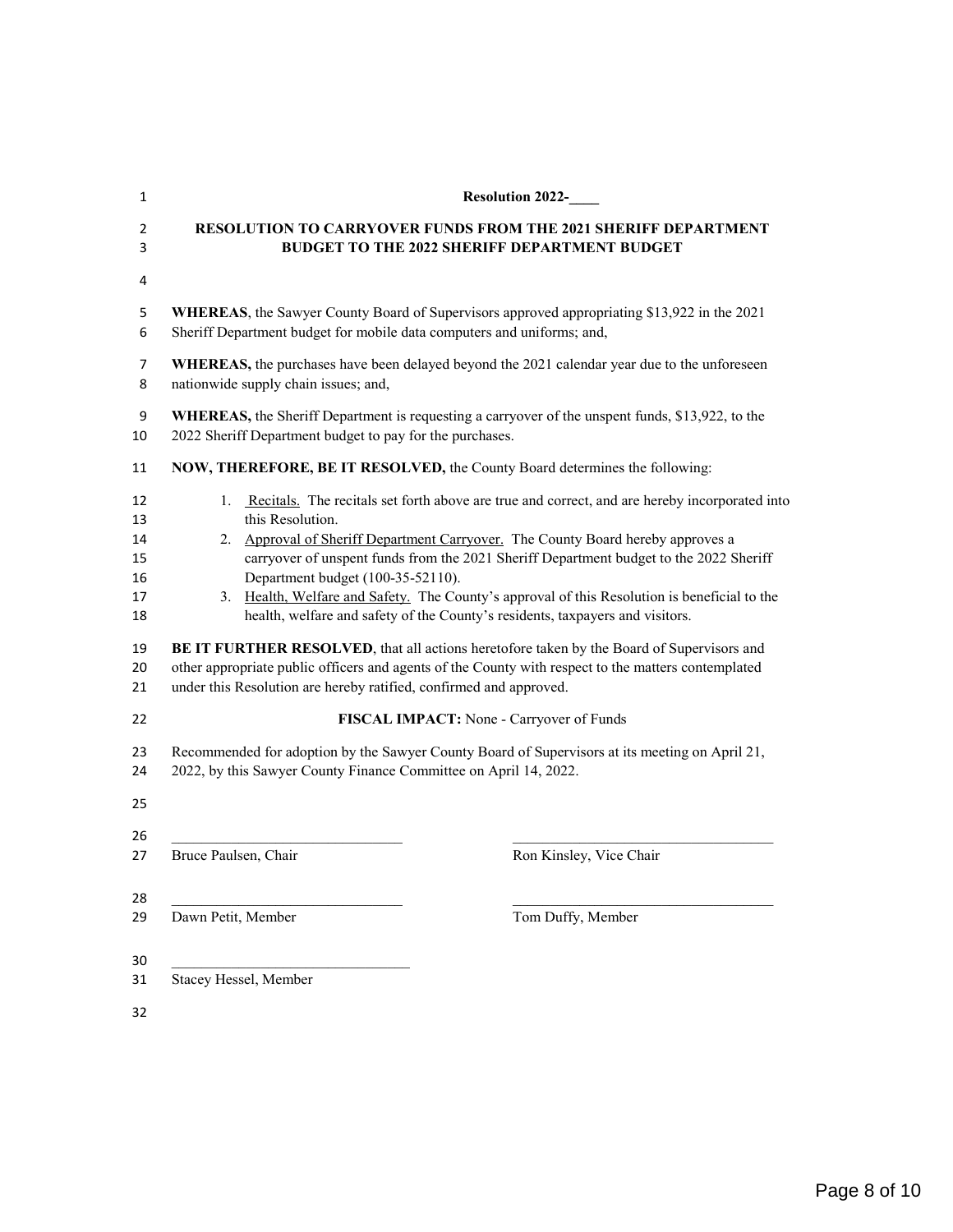| 33       |                                                                                                                          |                     |  |
|----------|--------------------------------------------------------------------------------------------------------------------------|---------------------|--|
| 34<br>35 | This Resolution is hereby adopted by the Sawyer County Board of Supervisors this 21 <sup>st</sup> day of April,<br>2022. |                     |  |
| 36       |                                                                                                                          |                     |  |
| 37       |                                                                                                                          |                     |  |
| 38       | Tweed Shuman,                                                                                                            | Lynn Fitch,         |  |
| 39       | Sawyer County Board of Supervisors Chairman                                                                              | Sawyer County Clerk |  |
| 40       |                                                                                                                          |                     |  |
| 41       |                                                                                                                          |                     |  |
| 42       |                                                                                                                          |                     |  |
| 43       |                                                                                                                          |                     |  |